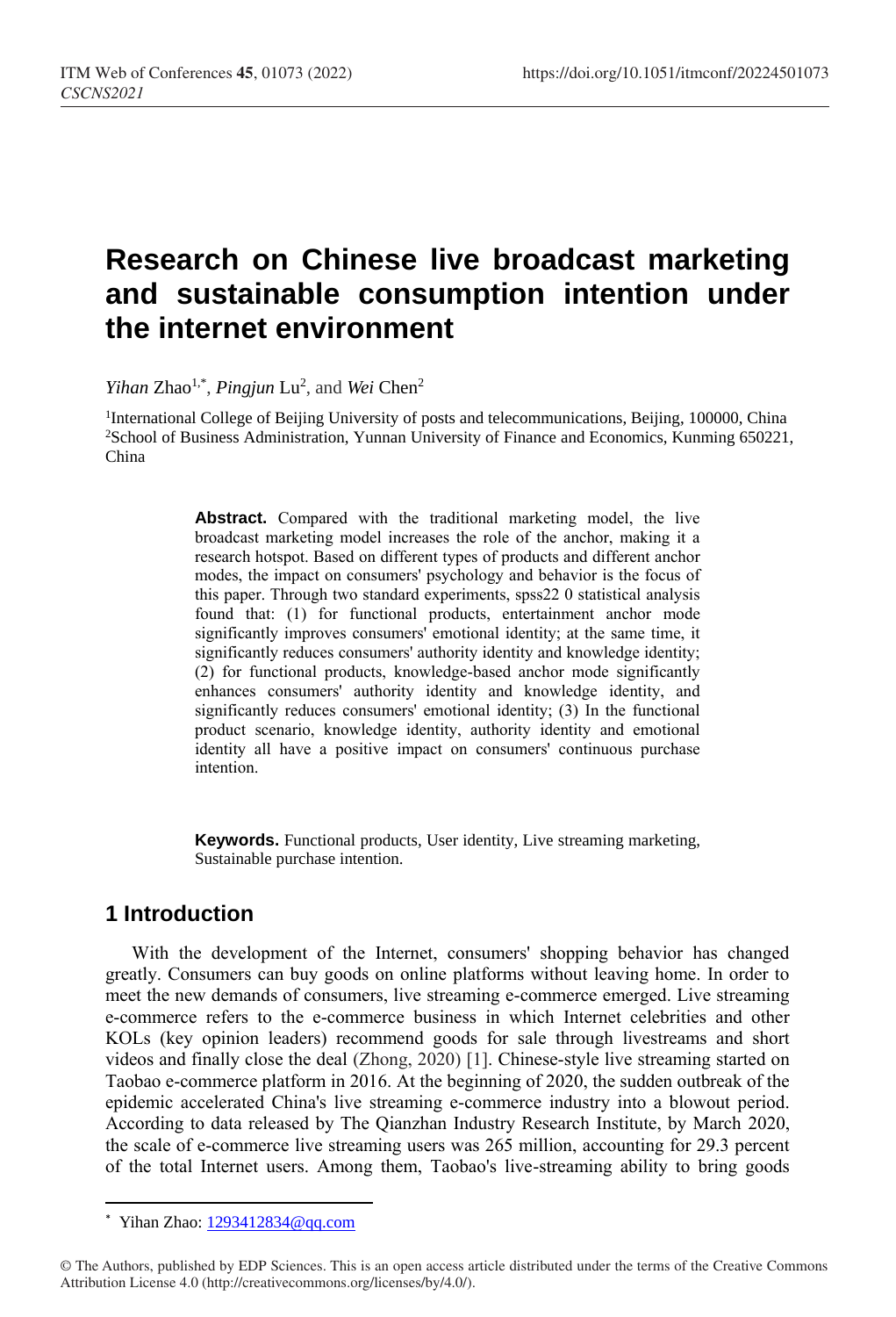exploded in 2020, and the growth rate of live-streaming guiding turnover was more than 150% for three consecutive years. According to Alibaba's financial report for the third quarter of fiscal year 2021, as of December 31, 2020, the GMV brought by Taobao live in 12 months exceeded 400 billion yuan. Thus, live streaming is undoubtedly one of the most popular marketing methods in the Chinese market.

Live streaming marketing is an emerging marketing method that introduces and displays products in real time and interacts with consumers in real time with the help of Internet platforms(Zhou et al.,2018)[2]. It provides marketing information to consumers through video, text and other information media, and promotes marketing effectiveness through differentiated delivery process (Zhang et al.,2017)[3]. In reality, in order to pursue consumers' sustainable purchase and increase profits, enterprises usually choose different live broadcast marketing pattern (for example, entertainment anchors mode or knowledge anchors mode) to promote and sell products according to the characteristics of live broadcast, the core concept of the brand and the characteristics of the product. According to data provided by Cass Data Agency, most of the products sold by live streaming are functional products. For example, food, beverage, beauty products and personal care products are the most popular products sold by Kuaishou Live. Furthermore, social identity theory holds that social identity consists of three basic processes: generalization, identification and comparison. Identification is the belief that one has the common characteristics of the members of the community; Comparison is to evaluate the merits, status and reputation of the community one identifies with relative to other communities(Tajfel,1982)[4]. In the Internet environment, affected by the way of live broadcast, consumers tend to perform crowd generalization, form emotion identity and produce sustainable consumption behavior according to their own needs. However, there are few studies in existing literature that combine social identity theory to study the influence of different live marketing patterns and sustainable purchase intention of functional products.

The innovation of this paper mainly focuses on five aspects. First, by introducing social identity theory, this paper integrates live broadcast marketing, user identity and sustainable purchase intention into a new conceptual framework. Starting from the live broadcast marketing of functional products, this paper expands a new perspective in the field of live broadcast research in the Internet environment. Second, based on the social identity theory, this paper deeply discusses the influence of entertainment anchor mode and knowledge anchor mode on users' knowledge identity, authority identity and emotion identity in the Internet environment, as well as the influence of different identities on consumers' sustainable purchase intention. Third, at present, live broadcasting is a research hotspot. Some scholars have divided the types of live broadcasting (Kristopherf et al.,2014)[5]. However, few studies have compared the differential impact of the anchor mode in the past. Fourth, it is an innovation of this paper to divide user identity into three core chains of knowledge identity, authority identity and emotion identity. This paper theoretically analyzes the formation mechanism of the three types of identity. Fifth, whether user identity plays a mediating effect between live broadcast pattern and consumers' sustainable purchase intention is also an innovative issue to be discussed in this paper.

# **2 Literature review**

### **2.1 Live broadcast marketing of functional products**

Research has shown that different considerations of consumers will map onto independent components of product evaluation and consumers' attitudes, enabling people to distinguish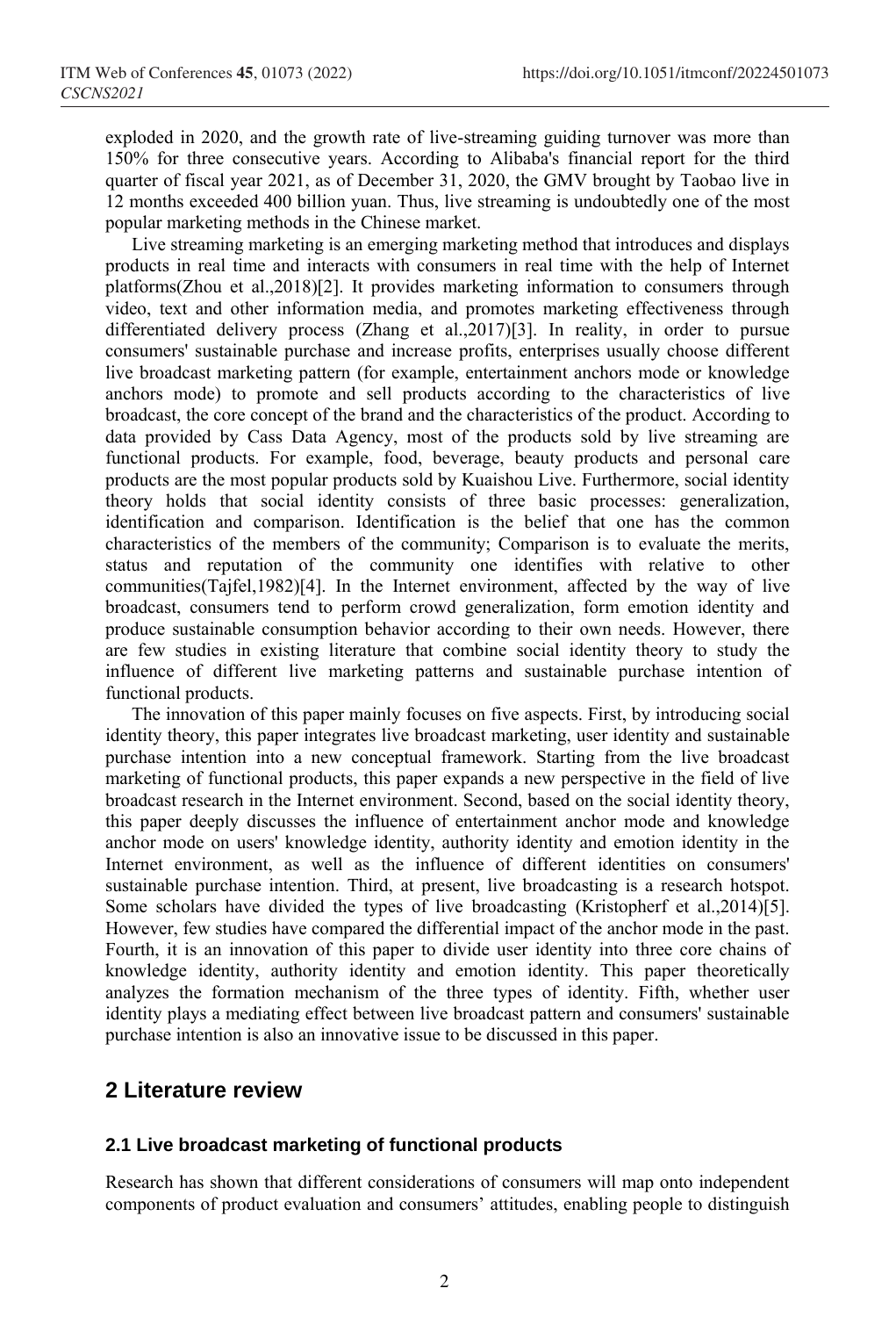between goods based on their relative hedonic or functional nature (Batra & Ahtola,1990; Mano et al.,1993)[6][7]. Although consumption of many goods involves both hedonic and functional dimensions to varying degrees (Batra & Ahtola 1990)[6], consumers describe some products as primarily hedonistic and others as primarily utilitarian. Hedonic products are characterized by emotional experience and sensory experience (Hirschman et al.,1982)[8]. Functional products refer to products that are cognitively driven in consumption, products that are instrumental-oriented and target-oriented, and products that accomplish functional or practical tasks (Strahilevitz et al.,1998)[9].

In the Internet environment, according to the mode, characteristics and definition of live streaming e-commerce, the different marketing patterns mainly focus on the changes of KOL, venue and commodity, that is, starting from the three core elements of "people", "products" and "market"(Yao,2020)[10]. Live streaming e-commerce adds the role of KOL and make it a flow center to output professional content, influence the minds of consumers, and improve the sense of entertainment and service(Zhong,2020)[1]. In the network marketing mode, consumers gathered in the same space are highly consistent and similar, which makes the role of personal and social factors no longer obvious, while the marketing role of platform anchors as carriers is more important(Wang et al., 2017)[11]. According to the selection of different types of KOLs in the live streaming marketing of functional products, they are divided into entertainment anchors and knowledge anchors. In the process of live broadcast, entertainment anchors convey appearance level, talent, interaction and social attributes, and trigger consumption experience by seamlessly connecting the live broadcast content with popular products(Kristopherf et al.,2014)[5]. Knowledge anchors explain the principles, advantages and core competitiveness of products through professional knowledge, popularize knowledge about products, and trigger consumption experience through the organic combination of professional knowledge, live broadcast and products. Based on this, in this paper, we divide live broadcast marketing pattern into two types according to different types of anchors: entertainment anchors and knowledge anchors. At present, KOLs in the live streaming e-commerce market mainly include stars, Internet celebrity anchors, shop assistants and experts. In the entertainment anchor scenario, stars and Internet celebrity anchors are mainly used, while in the knowledge anchor scenario, shop assistants and expert lecturers are mainly used. In the mode of entertainment anchor, anchors are popular groups in the Internet for continuously displaying certain characteristics and being active. Relying on emerging media to act as opinion leaders, they are characterized by a wide range of social contacts, large amount of information dissemination and strong personal influence. They can convey their feelings and attitudes towards products to fans and influence their purchasing decisions(Fu, 2017)[12]. Knowledgeable anchors are highly professional, patient and provide strong after-sales service. They can provide consumers with professional and objective analysis and recommendation through professional knowledge to reduce consumers' strangeness to products. Through the professional analysis of the goods by the anchors, consumers can quickly identify the products suitable for them(Yao,2020)[10].

### **2.2 The influence of live marketing mode of functional products on user identity**

Since the live broadcast of functional products is directly communicated to users, advertising and live broadcast play an important role as a bridge to realize the connection between consumers and brands (Park & John, 2012)[13]. Aguirre-rodriguez et al. (2012) found that the occurrence of consumer-brand connection effect can be regulated by many factors, among which cognitive factors (such as cognitive refinement, impression formation process, product stimulus abstraction and interaction between each other) are the universal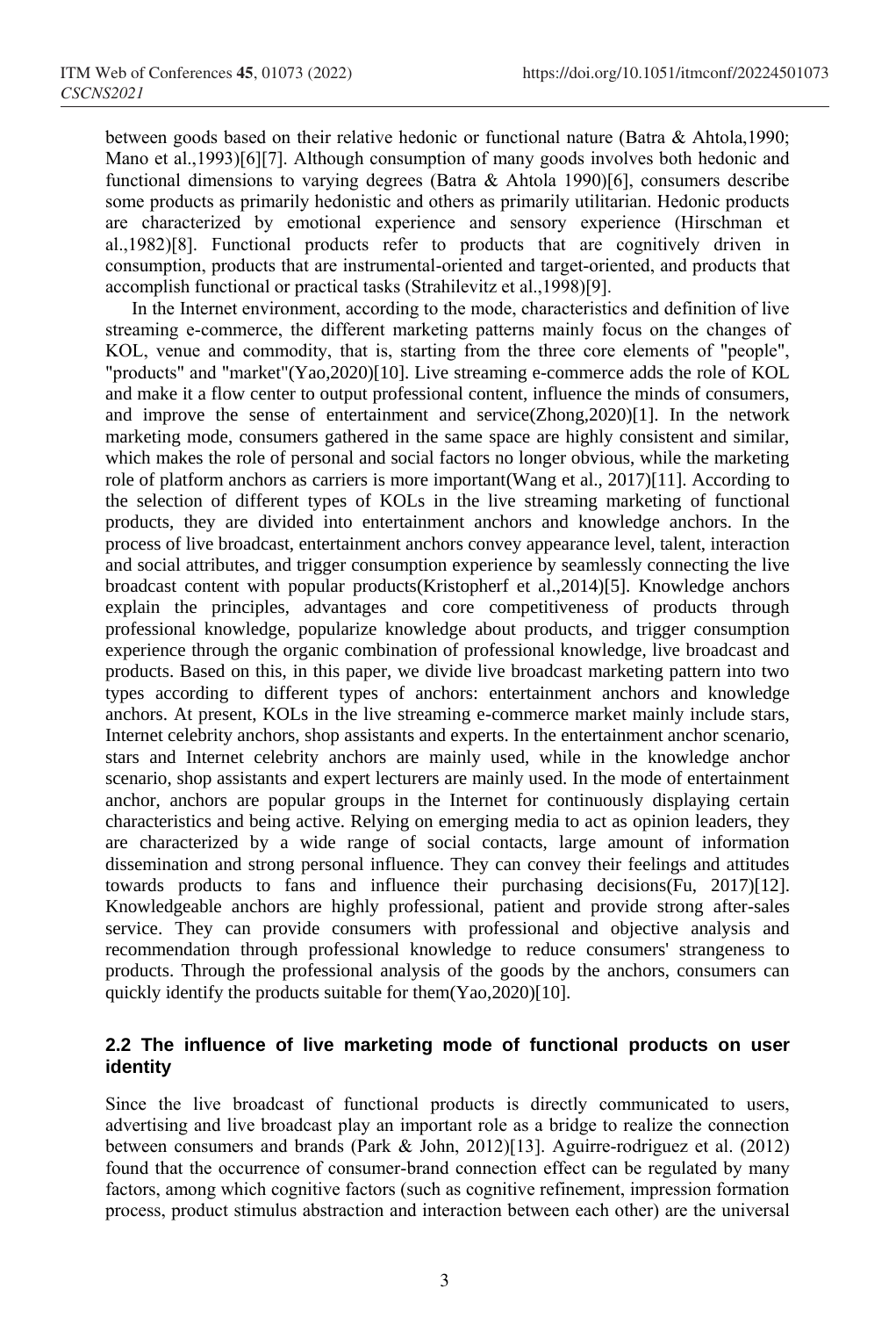factors that affect the realization of user-brand connection effect [14]. Therefore, different live broadcast marketing modes will bring different identity connections between consumers and brands. Specifically, in the live marketing mode of functional products, the identity connection between users and brands can be divided into knowledge identity connection, authority identity connection and emotion identity connection. Finally, the general public likes those who are similar to themselves, for example, musical similarity can strengthen social bonds (Boer et al., 2011)[15]. This connection brought by similarity can also be applied to the consumption field. When the brand image created by the anchor matches a certain feature of the consumer, it will be selected and purchased (Wattanasuwan, 2005)[16], thus bringing satisfaction and loyalty. Moreover, both hedonic products and functional products show this effect (Huang et al., 2012)[17].

Then, will the entertainment anchor mode bring stronger emotion identity and sustainable consumption willingness?

In the scenario of entertainment anchor mode, that is, when the anchors are mainly stars and Internet celebrities, the anchors convey the appearance level, talent, interaction and social attributes during the live broadcast, and trigger the consumption experience by seamlessly connecting the live broadcast content with popular products(Kristopher et al., 2014)[5]. Through in-depth experience of the product, entertainment anchors put forward opinions and feelings related to the product, which is personalized and close to the people. Some entertainment anchors use emotional strategies to create a close relationship with their fans(Cai,2018)[18]. Anchors satisfy the specific emotional needs of viewers by means of giving emotion and controlling emotion(Huang  $\&$  Luo 2021)[19], which enhances consumers' sense of identity to anchors. At the same time, consumers will be provided with a social identity, which will be continuously strengthened through other members' recognition and self-recognition(Liu & Shi, 2020)[20]. The research of Huang et al. (2015) shows that the formation of consumer identity generally has two basic elements: owning the identity of a specific group and perceiving the value and emotional significance brought by this identity[21]. The identity connection formed in this way with the brand is emotion identity connection. However, due to the characteristics of entertainment anchors, there are few and shallow statements about brand production process, product technical parameters and other knowledge about the products, as well as the lack of authoritative authentication and identity, which reduces the knowledge identity connection and authority identity connection between users and brands. In general, the following hypothesis is proposed:

H1: For functional products, the entertainment anchor mode significantly enhances consumers' emotion identification with the brand; The entertainment anchor mode significantly reduces consumers' authority identity and knowledge identity of brands.

In the scenario of knowledge-based anchors, that is, when the anchors are mainly shop assistants and experts, they are good at making use of their professional knowledge related to products to conduct objective analysis, evaluation and recommendation of products, and at the same time provide more adequate answers to users' questions (Huang & Luo 2021)[19]. In this case, the strangeness between users and the brand will be eliminated, thus enhancing the knowledge identity connection between users and the brand. It has been shown that authority influences mathematical ideas to become influential and thus perceived as true by the collective(Amit & Fried, 2005; Engle et al., 2014; Inglis & Mejia,2009;Kurth et al., 2002;(Langer-Osuna,2016)[22][23][24][25][26]. Similarly, the authority of the anchor will also affect the emotional perception of the product. The evaluation of the authoritative anchors on the product will be recognized by users. In order to satisfy their social status or identity needs, consumers tend to associate with brands with authoritative status (Wang & Lin, 2009; Gao et al., 2009)[27][28]. In addition, interactions around authority influence who gets attention spatially, who is likely to obtain and maintain a constant dialogue, and whose ideas are considered valuable(Engle et al.,2014;Kurth et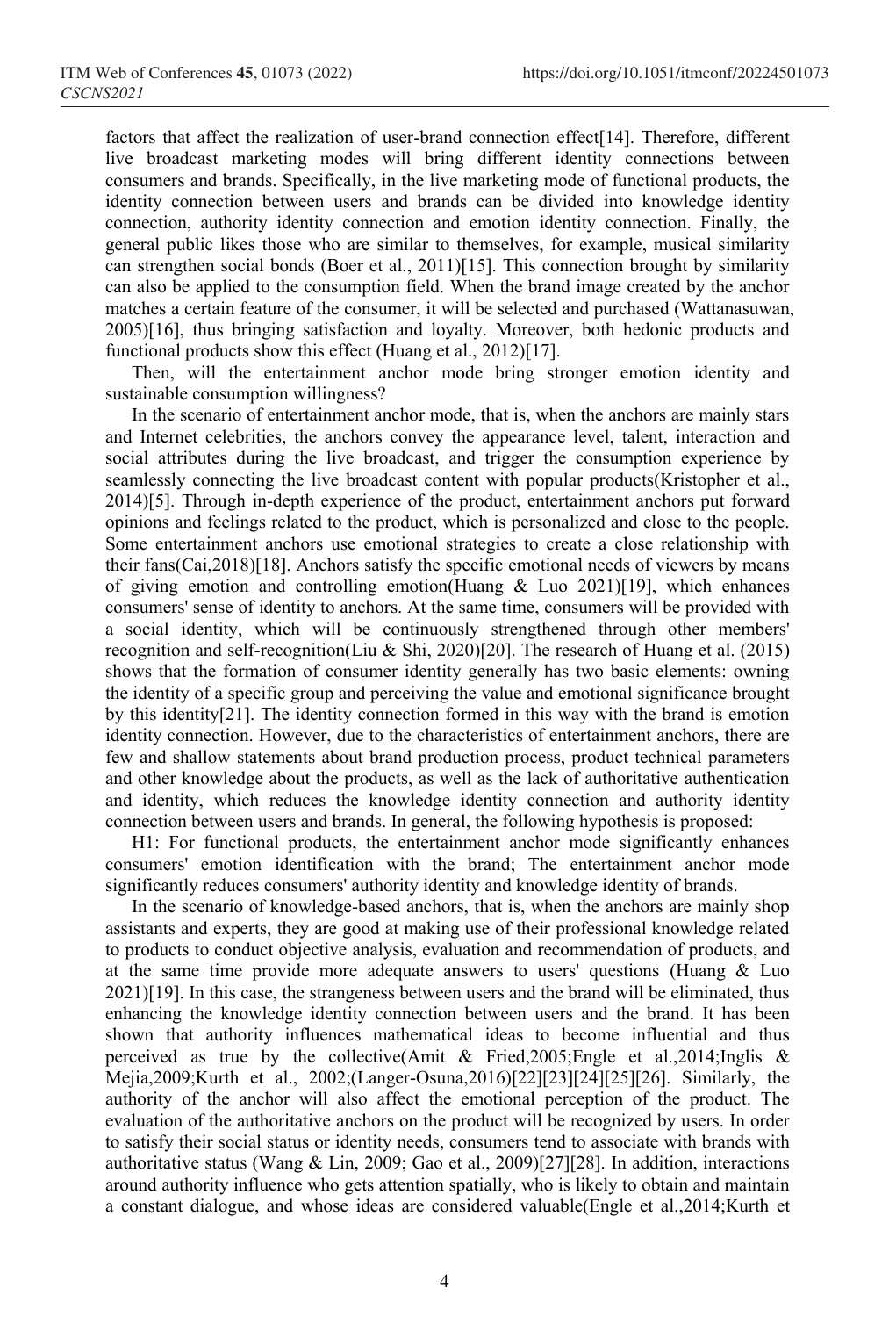al.,2002)[23][25]. The interactive question-and-answer between users and authoritative anchors in the live broadcast will also be concerned and considered valuable, so as to be recognized and trusted. This is the authority identity nexus. Meanwhile, anchors with expert characteristics enjoy a certain social identity and authority in the society. In consumer research, the content analysis of communication tends to focus on inferring the source of information (Kassarjian 1977)[29]. When users know the authoritative status of the anchor, they tend to agree with his words. At the same time, does such social identity organize how users perceive and accept (or reject) identification with authority (Langer-Osuna, 2016)[26]. Their product recommendations are more likely to be considered valuable, thus enhancing the authority identity connection between users and brands. When explaining and describing the on-site experience of products and services to consumers, their performance plays an important role in users' perception of the emotion and value of products and services(Huang  $& Luo 2021)[19]$ . However, the terms used by knowledge anchors are more official and rational, and they lack experience in inciting users to perceive emotion identity, which ultimately reduces the emotion identity connection between users and brands. In general, the following hypothesis is proposed:

H2: For functional products, the knowledge anchor mode significantly enhances consumers' identity on brand authority and knowledge. The knowledge anchor model significantly reduces consumers' emotional identification with brands.

#### **2.3 User identity and purchase intention**

Normann (1984) introduced "critical moment", also known as "real moment"[30], into the theory of service management, in which the implicit assumption is that customers' recognition of products is the key factor determining customer satisfaction and long-term loyalty, which is also the key factor determining users' long-term purchase intention. The live broadcast marketing mode of functional products can bring users knowledge identity, authority identity and emotion identity respectively. "Consumption in the world system is always consumption of identity." (Friedman, 1994)[31]. Individual consumption action is not only the raw material for shaping individual identity, but also guided, dominated and influenced by individual identity(Wang ,2001)[32]. In other words, users' perception of the three identities brought by the live streaming marketing mode of functional products has an impact on the sustainable purchase intention. To be more specific, studies have proved that all other credibility categories, such as ideology, civilization, system, identity, concept, etc. are constructed and deconstructed by relevant knowledge within a certain category(Chang,2019)[33]. Therefore, after watching the live broadcast of functional products, users have knowledge identity and trust in anchors and products. Trust is the focus of improving user loyalty and satisfaction, which significantly affects users' purchase intention(Dennis et al., 2019)[34]. Furthermore, people identify with and trust an authority and may follow it, or individuals may regard authority as an important frame of reference from a rational point of view(Liu et al.,2020)[36]. After consumers have emotion identity with live streaming marketing, they are more likely to show a sense of belonging or attachment to their fan community, thus enhancing their consumption emotions. Reichheld (2000) et al. 's research shows that when consumers are dependent on specific marketers, they tend to make follow-up decisions in a relatively short time based on trust, namely purchase decisions[37]. To sum up, this paper proposes the following hypotheses:

H3a: Entertainment anchors cannot enhance users' knowledge identity, and knowledge identity further positively affects purchase intention;

H3b: Knowledge anchors cannot enhance users' knowledge identity, and knowledge identity further positively affects purchase intention;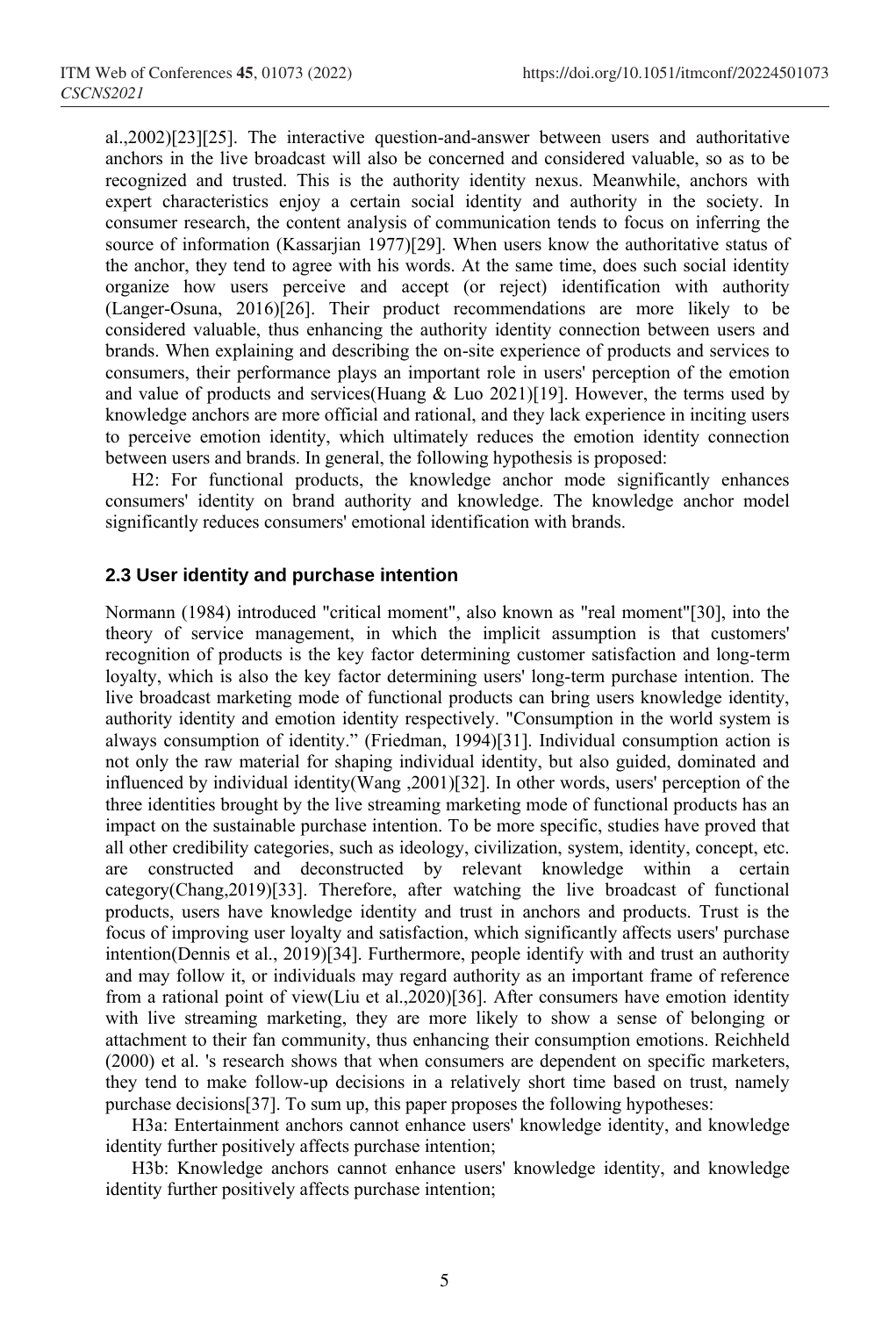H4a: Entertainment anchors cannot enhance users' authority identity, and authority identity further positively affects purchase intention;

H4b: Knowledge anchors cannot enhance users' authority identity, and authority identity further positively affects purchase intention;

H5a: Entertainment anchors cannot enhance users' emotion identity, and emotion identity further positively affects purchase intention;

H5b: Knowledge anchors cannot enhance users' emotion identity, and emotion identity further positively affects purchase intention;



**Fig. 1.** Research model of direct marketing mode and consumer purchase intention of functional products.

# **3 Research methods**

### **3.1 Pre-experiment and questionnaire design**

The representatives of entertainment anchors and knowledge anchors are selected through the pre-experiment, which was convenient for the subjects to relate their live broadcast marketing mode and styles from the representatives, laying a foundation for the follow-up questionnaire design.

### *3.1.1 The experiment of live broadcast marketing mode*

This experiment refers to Huange et al. (2021) 's research on the characteristics of anchors and the method of distinguishing corporate anchors from celebrity anchors. At present, there are a large number of Chinese anchors, represented by Li Jiaqi and Wei Ya. Li Jiaqi's style tends to be funny induction, while Wei ya's style tends to be informational introduction. Therefore, this pre-experiment set Li Jiaqi as an entertainment anchor and Wei Ya as a knowledge anchor. Forty subjects were invited, and they were divided into two groups. The subjects were respectively informed of the difference between entertainment anchors and knowledge anchors, and then scored the two different anchors in the scoring items of entertainment and knowledge (1= very consistent, 5= very inconsistent). The pre-experiment results showed that in group 1 (Li Jiaqi) (*M* Entertainment<sup>=4.65</sup>,*M*  $K$ nowledge=2.91;*F*(1,19)=411.68,*p*<0.001M) had significant difference. In group 2 (Viya) (*M* Entertainment=2.75,*M*  $_{\text{Knowledge}}=4.85; F(1,19)=1521, p<0.001$  has significant difference, indicating that the setting of anchor type is effective.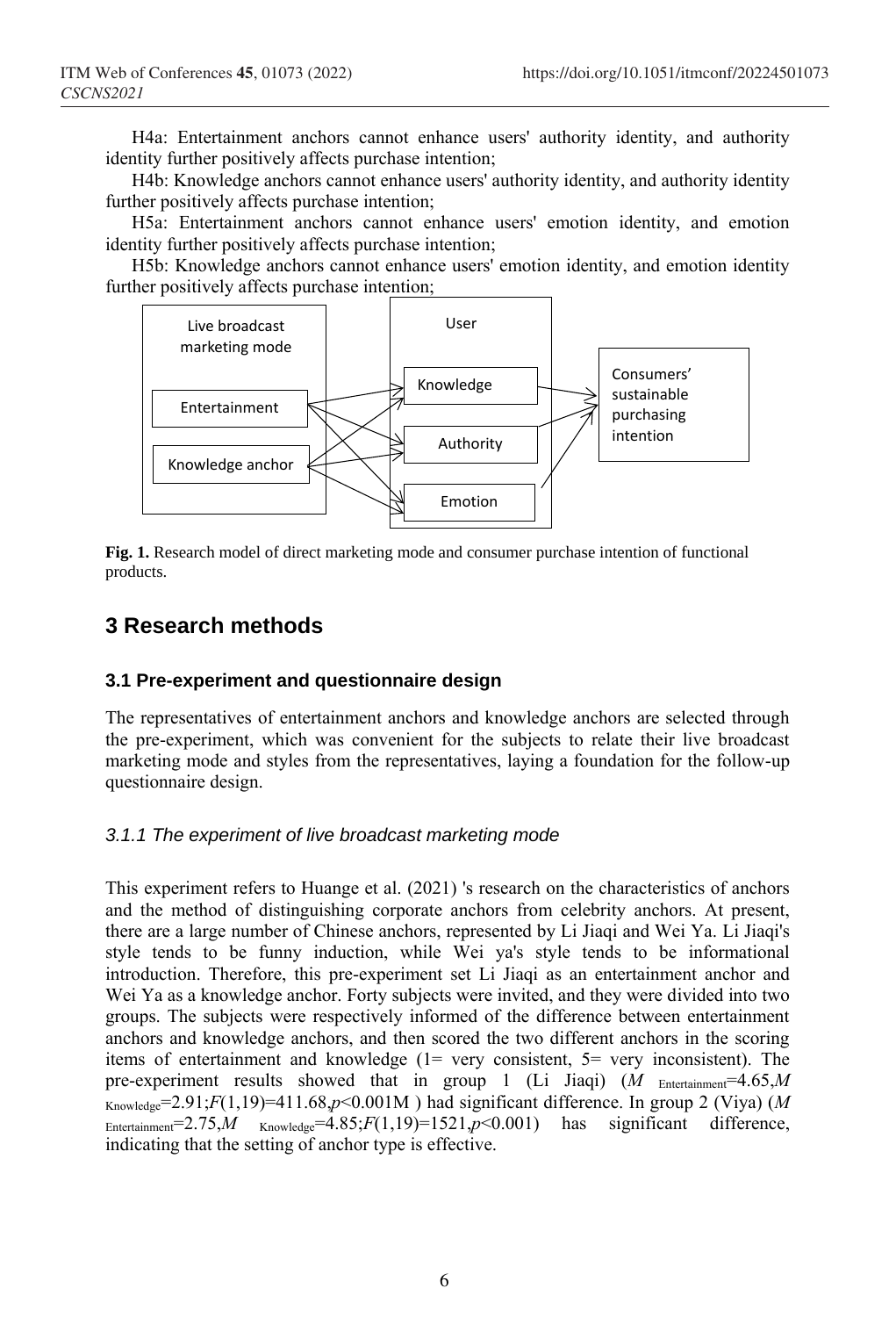#### *3.1.2 Questionnaire design*

The questionnaire consists of three parts. The first part is a survey of the basic information, which is used to understand the user's gender, age, frequency of watching live broadcast and other information. The second part is the measurement item. The scale of entertainment live broadcast and knowledge anchor for functional products is partly based on Labrecque's(2014)[38] research results. The scale of consumers' sustainable purchase intention and knowledge identity refers to the study of Moon & Kim(2001)[39]. The scale of authority identity refers to Jiang Jihai and Li Qin(2016)[40]. The scale of emotion identity comes from the studies of Kim et al.(2001)[41], Mael and Ashforth(1992)[42] and Eleanor et al. (2007) [43]. All variables were measured by multinocal Likert 5 scale(John,2008)[44]. 5 indicates a strong agreement, and 1 indicates a strong disagreement.

Questionnaires on users' perception and purchase intention through live broadcast marketing are distributed in two ways. Part of the questionnaires were distributed randomly with the help of the Wenjuanxing, a platform providing functions equivalent to Amazon Mechanical Turk, and the other part was distributed with the help of the southwest department of JD.com. The participants were all consumers with live shopping behavior, and the distribution process was random. A total of 73 questionnaires were sent out, of which 54 were valid. Women accounted for 69.86%, higher than 30.14% of men, which is basically consistent with the reality that women are more enthusiastic about live streaming e-commerce. The respondents aged between 18 and 23 accounted for the highest proportion, about 53.42%, indicating that the users who watched the live broadcast are younger. As for the frequency of users watching live broadcast selling, high frequency users accounted for 8.22%, medium frequency users accounted for 65.75%, and low frequency users accounted for 26.03%. Most of them watched live broadcast selling in a state of moderate frequency. In terms of the reliability and validity of the measurements, Cronbach's alphas were greater than the recommended cutoff value of 0.70, and combined reliability CR values were all greater than the standard 0.60, indicating that the conceptual model had high reliability. It was appropriate to carry out the validity test of the conceptual model in the next step. KMO values were all greater than 0.70, indicating that the scale had good aggregation validity. The standardized factor load was greater than 0.60, and the percentage of cumulative variance explanatory degree reached 76.66%, which was greater than 60%. AVE was all greater than 0.5, so the model had good construct validity (as shown in Table 1).

#### **3.2 Principal effect test**

#### *3.2.1 The experiment purpose*

The purpose of this experiment is to examine the influence of two dimensions of live broadcast marketing mode on consumers' sustainable purchase intention, namely, the main effect of knowledge anchor and entertainment anchor on consumers' sustainable purchase intention.

#### *3.2.2 Hypothesis testing*

Regression analysis was used to verify the main effect of live broadcast marketing mode (entertainment anchors versus knowledge anchors) on consumers' sustainable purchase intention. The results showed that (Table 2): Entertainment anchors had no significant influence on consumers' sustainable purchase intention (β=0.138, P > 0.05), and the 95% confidence interval was [1.778, 6.603]. Knowledge anchors have a significant influence on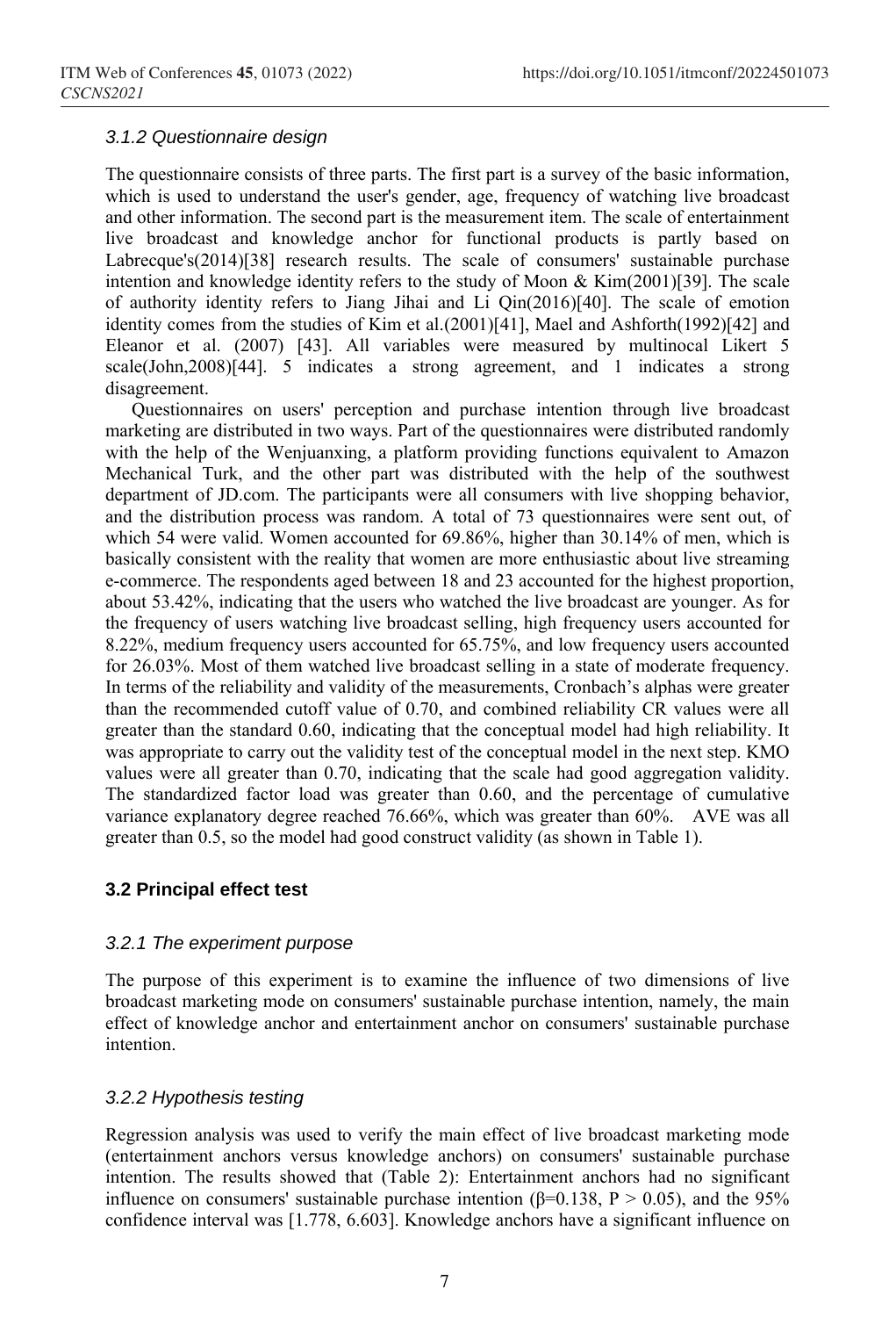consumers' sustainable purchase intention  $(\beta=0.451, P \le 0.001)$ , and their 95% confidence interval is [0.273, 0.630].

| Variation                 | Item           | Factor<br>loading | t-value | S.E  | CR.   | <b>AVE</b> | Cronbach<br>$\alpha$ |  |
|---------------------------|----------------|-------------------|---------|------|-------|------------|----------------------|--|
|                           | A1             | 0.731             | 16.676  | 0.43 |       |            |                      |  |
| Knowledge Anchor          | A2             | 0.859             | 27.295  | 0.28 | 0.837 | 0.63       | 0.697                |  |
|                           | A <sub>3</sub> | 0.792             | 19.2462 | 0.38 |       |            |                      |  |
| Entertainment             | B1             | 0.789             | 20.373  | 0.34 |       |            |                      |  |
| Anchor                    | B <sub>2</sub> | 0.690             | 38.2487 | 0.21 | 0.787 | 0.55       | 0.788                |  |
|                           | B <sub>3</sub> | 0.755             | 9.92346 | 0.52 |       |            |                      |  |
|                           | C <sub>1</sub> | 0.914             | 33.8946 | 0.23 |       |            |                      |  |
| Knowledge Identity        | C <sub>2</sub> | 0.833             | 12.4348 | 0.46 | 0.832 | 0.63       | 0.793                |  |
|                           | C <sub>3</sub> | 0.614             | 19.8016 | 0.34 |       |            |                      |  |
|                           | D1             | 0.867             | 8.29087 | 0.73 |       | 0.61       |                      |  |
| <b>Authority Identity</b> | D2             | 0.715             | 22.7135 | 0.34 | 0.826 |            | 0.841                |  |
|                           | D <sub>3</sub> | 0.759             | 23.9655 | 0.31 |       |            |                      |  |
|                           | E1             | 0.549             | 11.3403 | 0.67 |       |            |                      |  |
| <b>Emotion Identity</b>   | E2             | 0.885             | 14.0127 | 0.51 | 0.820 | 0.61       | 0.800                |  |
|                           | E3             | 0.858             | 12.6938 | 0.59 |       |            |                      |  |
| Consumers'                | F1             | 0.881             | 12.4384 | 0.48 |       |            |                      |  |
| Sustainable               | F2             | 0.865             | 25.7906 | 0.28 | 0.892 | 0.73       | 0.888                |  |
| Purchasing<br>Intention   | F3             | 0.824             | 13.8162 | 0.45 |       |            |                      |  |

#### **Table 1.** Measurement scale.

**Table 2.** Main effect model test.

| Dependent variable: customer | Constant | ß     |       | p     | $95%$ and<br>confidence<br>interval |                |  |
|------------------------------|----------|-------|-------|-------|-------------------------------------|----------------|--|
| purchase intention           |          |       |       |       | lower<br>limit                      | upper<br>limit |  |
| <b>Entertainment Anchor</b>  | 2.704    | 0.012 | 5.862 | 0.915 | 1.778                               | 6.630          |  |
| Knowledge Anchor             | 1.848    | 0.451 | 5.707 | 0.000 | 0.273                               | 0.630          |  |

#### *3.2.3 Result and discussion*

Through the main effect test, we find that the entertainment anchor has no significant impact on consumers' sustainable purchase intention, while the knowledge anchor has a significant impact on consumers' sustainable purchase intention. This suggests that consumers don't pay for live streaming just because it's entertaining. Even so, there may still be other variables affecting the relationship between live marketing and consumers' intention to sustainable buying. In order to further clarify the role of user identity, we further tested the mediating effect.

### **3.3 Mediating effect test**

#### *3.3.1 The experiment purpose*

The purpose of this experiment is to explore the mediating effect of user identity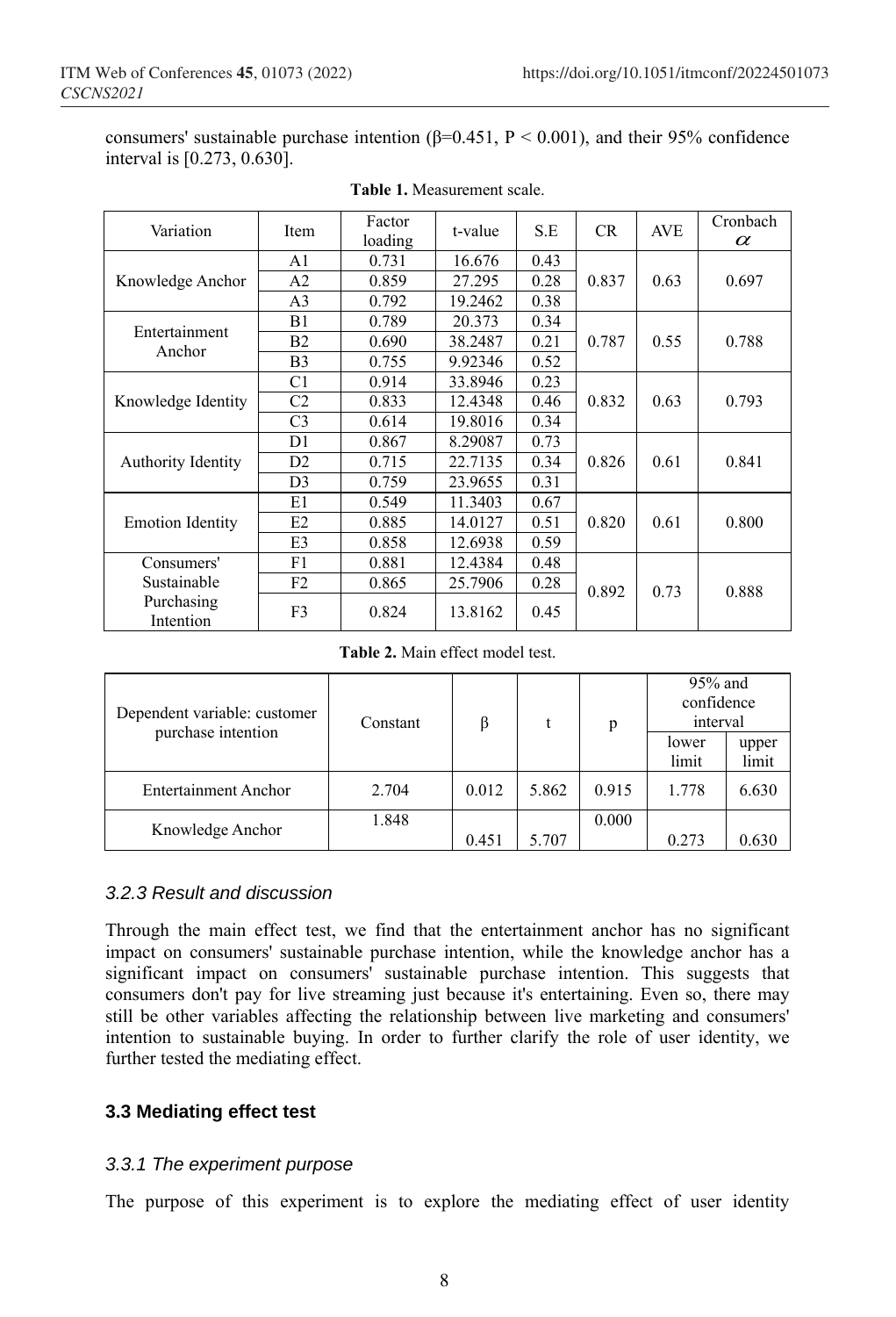psychology on the relationship between live broadcast marketing mode and consumers' sustainable purchase intention.

#### *3.3.2 Hypothesis testing*

First, we conducted a regression analysis on the effect of live broadcast marketing mode on user identity. The results showed as followed. model 1 showed that entertainment anchors significantly reduced the effect of knowledge identity β=-0.54,*p*<0.001; Model 2 showed that entertainment anchor significantly reduced the role of authority identity β=-0.681,*p*<0.001; Model 3 showed that entertainment anchor significantly enhanced the effect of emotion identity  $\beta = 0.680, p \le 0.001$ ; Model 4 showed that knowledge anchors significantly enhanced the role of knowledge identity β=0.863,*p*<0.001; Model 5 showed that knowledge anchors significantly enhanced the role of authority identity β=0.712,*p*<0.001; Model 6 showed that knowledge anchors significantly reduced the role of emotion identity β=-0.615,*p*<0.001. It can be seen that hypothesis H1-H2 has been verified. Data display as follow. (see Table 3).

|                             | Model 1: Knowledge identity |                  |                                                |                        |                                | Model 2: Authority<br>identity                      |                  |                                                          |                        |                              | Model 3: Emotion<br>identity            |                                        |                                                                     |                        |                        |
|-----------------------------|-----------------------------|------------------|------------------------------------------------|------------------------|--------------------------------|-----------------------------------------------------|------------------|----------------------------------------------------------|------------------------|------------------------------|-----------------------------------------|----------------------------------------|---------------------------------------------------------------------|------------------------|------------------------|
| Mode                        | β                           | t                | p                                              | Lo<br>wer<br>limi<br>t | Upp<br>er<br>limi<br>t         | $\beta$                                             | t                | p                                                        | Lo<br>wer<br>limi<br>t | Up<br>per<br>limi<br>t       | $\beta$                                 | t                                      | p                                                                   | Lo<br>wer<br>limi<br>t | Up<br>per<br>limi<br>t |
| Entertain<br>ment<br>Anchor | $-0$ .<br>54<br>5           | $-4.$<br>61<br>7 | $\overline{0}$ .<br>00<br>$\theta$             | $-0.7$<br>82           | $-0.3$<br>08                   | -<br>$\overline{0}$ .<br>6<br>8<br>9                | $-4$<br>.9<br>37 | $\overline{0}$ .<br>$\theta$<br>$\theta$<br>$\theta$     | $-0.9$<br>59           | $-0.4$<br>07                 | $\theta$<br>6<br>8<br>0                 | 6.<br>$\overline{c}$<br>6<br>5         | $\theta$<br>$\theta$<br>$\mathbf{0}$<br>$\theta$                    | 0.46<br>$\overline{2}$ | 0.8<br>98              |
|                             | Model 4: Knowledge identity |                  |                                                |                        | Model 5: Authority<br>identity |                                                     |                  |                                                          |                        | Model 6: Emotion<br>identity |                                         |                                        |                                                                     |                        |                        |
| Mode                        | β                           | t                | p                                              | Lo<br>wer<br>limi<br>t | Upp<br>er<br>limi<br>t         | $\beta$                                             | t                | p                                                        | Lo<br>wer<br>limi<br>t | Up<br>per<br>limi<br>t       | $\beta$                                 | t                                      | p                                                                   | Lo<br>wer<br>limi<br>t | Up<br>per<br>limi<br>t |
| Knowled<br>ge<br>Anchor     | 0.8<br>63                   | 8.<br>71<br>3    | $\overline{0}$ .<br>0 <sub>0</sub><br>$\Omega$ | 0.66<br>4              | 1.0<br>61                      | $\theta$ .<br>$\overline{7}$<br>1<br>$\overline{2}$ | 5.<br>87<br>8    | $\overline{0}$ .<br>$\mathbf{0}$<br>$\theta$<br>$\theta$ | 0.46<br>9              | 0.5<br>99                    | -<br>$\theta$<br>$\cdot$<br>6<br>1<br>5 | $-4$<br>$\cdot$ <sup>8</sup><br>8<br>7 | $\theta$<br>$\bullet$<br>$\theta$<br>$\mathbf{0}$<br>$\overline{0}$ | $-0.8$<br>67           | $-0.3$<br>62           |

|  |  | Table 3. Effects of live broadcast marketing mode on user identity. |  |  |
|--|--|---------------------------------------------------------------------|--|--|
|  |  |                                                                     |  |  |

Secondly, in order to investigate the mediating effect of user identity, the Boostrap method is used to test the mediating effect. Data show (see Table 3) that user identity has a significant impact on consumers' sustainable purchase intention. Among the three paths of "entertainment-oriented live streaming marketing -- user identity -- consumers' sustainable purchase intention", the three paths have obvious mediating effects. Among them, Model 1 represents the influence of knowledge identity on consumers' sustainable purchase intention (indirect effect value is-0.301, $R^2$ =0.290, $p$ <0.01, and its 95% confidence interval is[-0.648,-0.041], excluding 0, indicating that in the case of entertainment anchors, knowledge identity has a significant mediating effect and significant sustainable purchase intention. Model 2 shows the influence of authority identity on consumers' sustainable purchase intention (indirect effect value is-0.132, $R^2$ =0.319, $p$ <0.01), and its 95% confidence interval is[-0.365,-0.012], excluding 0, indicating that in the case of entertainment anchors,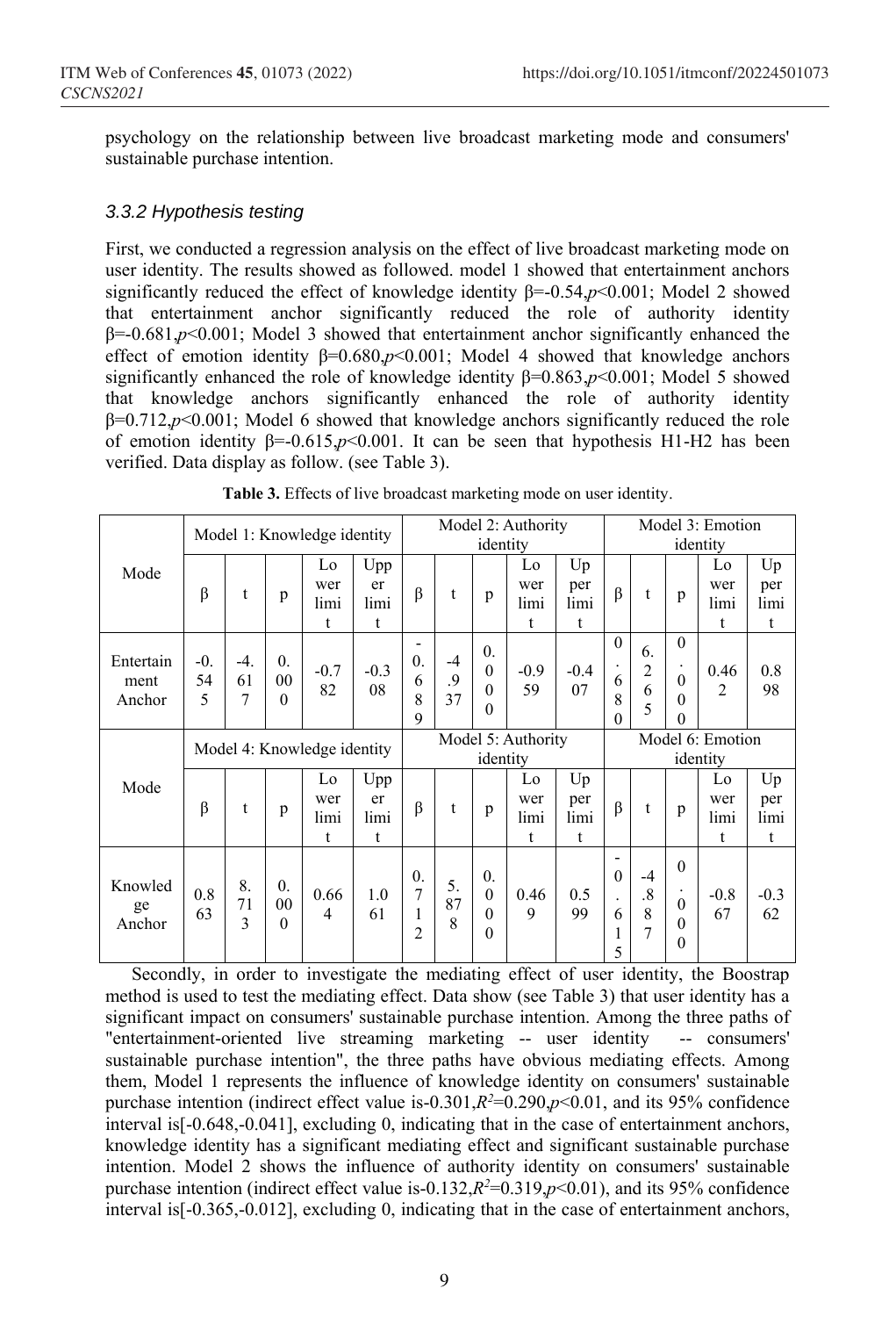emotion identity has a significant mediating effect and significant sustainable purchase intention. Model 3 shows the influence of emotion identity on consumers' sustainable purchase intention (indirect effect value is  $0.307$ , $R^2$ =0.430, $p$ <0.01), and its 95% sustainable interval is [0.090,0.649] without 0, indicating that in the case of entertainment anchors, emotion identity has a significant mediating effect and significant sustainable purchase intention. Among the three paths of "knowledge live streaming marketing -- user identity -- consumers' sustainable purchase intention", the mediating effect of the three paths is obvious. Among them, model 4 shows the influence of knowledge identity on consumers' sustainable purchase intention (indirect effect value is  $0.034$ ,  $R<sup>2</sup>=0.593$ ,  $p<0.01$ ), and its 95% confidence interval is [-0.237,0.073], excluding 0, indicating that in the case of knowledge anchors, the mediating effect of knowledge identity is significant and the intention of sustainable purchase is obvious. Model 5 shows the influence of authority identity on consumers' sustainable purchase intention (indirect effect value is  $0.282$ , $R^2$ = $0.399$ , $p$ < $0.01$ ), and its 95% confidence interval is [0.115, 0.475], without 0, indicating that in the case of knowledge anchors, authority identity has a significant mediating effect and the intention of sustainable purchase is significant. Model 6 shows the influence of emotional identity on consumers' sustainable purchase intention (indirect effect value is  $-0.063$ , $R^2=0.134$ , $p<0.01$ ), and its 95% confidence interval is [-0.199, -0.056], excluding 0, indicating that in the case of knowledge anchor, knowledge identity has a significant mediating effect and sustainable purchase intention. Therefore, all H3a-H5a has been verified. It can be seen that user identity plays an intermediary role between the mode of live broadcast marketing and consumers' sustainable purchase intention.

|                          |                            |                                          | Model 1: Knowledge     |                        | Model 2: Authority         |                                |                        |                                | Model 3: Emotion           |                              |                        |                        |  |
|--------------------------|----------------------------|------------------------------------------|------------------------|------------------------|----------------------------|--------------------------------|------------------------|--------------------------------|----------------------------|------------------------------|------------------------|------------------------|--|
|                          |                            |                                          | identity               |                        |                            | identity                       |                        |                                |                            | identity                     |                        |                        |  |
| Mode                     | Indi<br>rect<br>effe<br>ct | B<br>00<br>t<br>S<br>E                   | Lo<br>wer<br>limi<br>t | Up<br>per<br>lim<br>it | Indi<br>rect<br>effe<br>ct | Boo<br>t SE                    | Lo<br>wer<br>lim<br>it | Up<br>per<br>lim<br>it         | Indi<br>rect<br>effe<br>ct | <b>Boo</b><br>t SE           | Lo<br>wer<br>lim<br>it | Up<br>per<br>lim<br>it |  |
| Entertainme<br>nt Anchor | $-0.3$<br>$01*$<br>$\ast$  | $\overline{0}$ .<br>15<br>$\overline{c}$ | $-0.6$<br>48           | $-0$ .<br>04<br>1      | $-0.1$<br>$32*$<br>$\ast$  | 0.0<br>91                      | $-0.3$<br>65           | $-0$ .<br>01<br>$\mathfrak{D}$ | 0.3<br>$07*$<br>$\ast$     | 0.1<br>36                    | 0.0<br>90              | 0.6<br>94              |  |
| R <sub>2</sub>           |                            |                                          | 0.290                  |                        | 0.319                      |                                |                        |                                | 0.430                      |                              |                        |                        |  |
|                          |                            | Model 4: Knowledge<br>identity           |                        |                        |                            |                                |                        |                                |                            |                              |                        |                        |  |
|                          |                            |                                          |                        |                        |                            | Model 5: Authority<br>identity |                        |                                |                            | Model 3: Emotion<br>identity |                        |                        |  |
| Mode                     | Indi<br>rect<br>effe<br>ct | B<br>00<br>t<br>S<br>E                   | Lo<br>wer<br>limi<br>t | Up<br>per<br>lim<br>it | Indi<br>rect<br>effe<br>ct | <b>Boo</b><br>t SE             | Lo<br>wer<br>lim<br>it | Up<br>per<br>lim<br>it         | Indi<br>rect<br>effe<br>ct | <b>Boo</b><br>t SE           | Lo<br>wer<br>lim<br>it | Up<br>per<br>lim<br>it |  |
| Knowledge<br>Anchor      | 0.03<br>$4**$              | $\overline{0}$ .<br>13<br>1              | $-0.2$<br>37           | $-0$ .<br>07<br>3      | 0.2<br>$82*$<br>$\ast$     | 0.0<br>92                      | 0.1<br>15              | 0.4<br>75                      | $-0.0$<br>$63*$<br>$\ast$  | 0.0<br>63                    | $-0.1$<br>99           | $-0.$<br>05<br>6       |  |

**Table 4.** The mediating role of user identity.

 $*_{p \leq 0.05,*p \leq 0.01,***p \leq 0.001}$ 

# **4 Conclusions**

There are many researches on the influence of consumers' purchase intention in live streaming e-commerce, but the research on the influence of the change of live streaming marketing mode on consumers' purchase intention caused by the change of KOL type and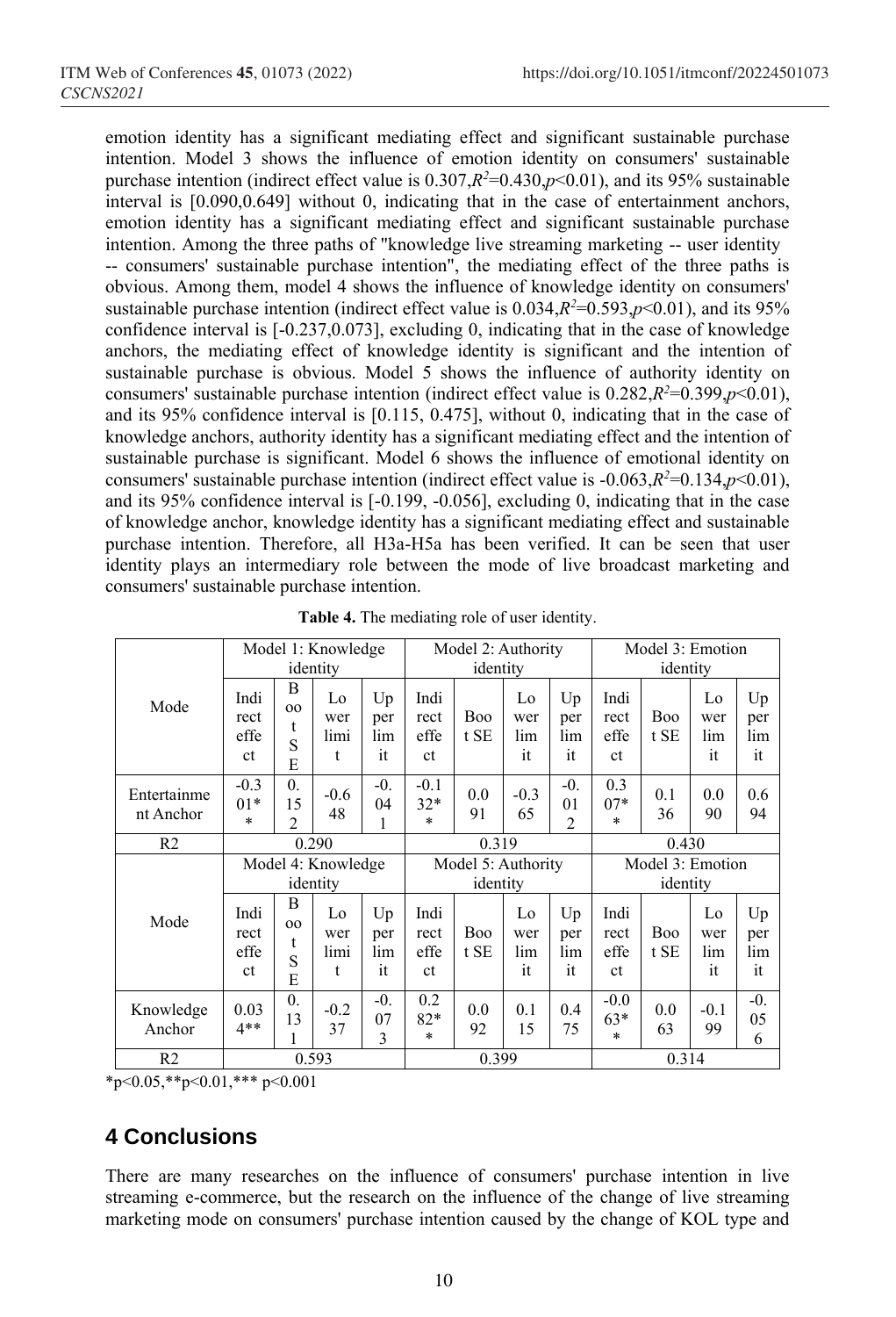how the change affects the purchase decision in the marketing process has never been explored.

Aiming at the above relatively new topics, this paper attempts to build a research model of live broadcast marketing mode and consumers' sustainable purchase intention on the basis of analyzing the sustainable purchase behavior of consumers in live broadcast marketing of functional products. In addition, sample data were obtained by questionnaire survey to empirically investigate the influence mechanism of two direct marketing modes of functional products on consumers' sustainable purchase intention. Overall, the research results show that the knowledge-based live broadcast marketing mode can directly affect consumers' sustainable purchase intention, while the entertainment-based live broadcast marketing model cannot. Two different live streaming marketing modes can further influence consumers' sustainable purchase intention by influencing users' identity to varying degrees (knowledge identity, authority identity and emotion identity respectively).

To be specific, the subdivision conclusions of this paper are as follows: First, by introducing social identity theory, this paper integrates live broadcast marketing mode, user identity and sustainable purchase intention in the Internet environment into a new conceptual framework. From the point of view of the direct marketing of functional products, the research field of direct marketing is expanded. It is an innovation of this paper to divide user identity into three core constructs: knowledge identity, authority identity and emotion identity. This paper theoretically analyzes the formation mechanism of three kinds of identity. For functional products, knowledge anchors enhance users' knowledge identity and authority identity, but reduce users' emotion identity; The entertainment anchors enhance users' emotion identity, but reduce users' authority identity and knowledge identity. Secondly, whether user identity plays a mediating effect between live broadcast mode and consumers' sustainable purchase intention is also an innovative issue discussed in this paper. The results show that the three identities can positively influence consumers' sustainable purchase intention. Thirdly, by comparison, the emotion identity brought by entertainment-oriented live broadcast and the authority identity brought by knowledge-based live broadcast have greater commercial value in promoting the live broadcast sales of functional products.

# **5 Marketing implications and limitations**

### **5.1 Marketing implications**

This paper has some practical enlightenment and provides guidance for enterprises on how to enhance the effect of live broadcast.

The research results show that in the future, enterprises should formulate marketing strategies for live broadcast e-commerce according to users' needs and products in the Internet environment, and grasp the influence of knowledge identity, authority identity and emotion identity on fans' purchasing decisions of live broadcast products. To improve the quality of anchors, scientific development of online marketing strategies. First, improve the ability to explore, interpret and answer the core competitiveness of the product, learn the relevant principal knowledge of the product, improve the professional ability, and ensure that viewers of live broadcast pay constant attention to the anchor and the corresponding product and answer the questions accurately. The second is to shape personalized design and style, constantly show their health and unique personal charm, and use opinion leaders to attract and guide fans' shopping behavior. Third, expand the way of interaction, enhance the interaction with consumers through comments, lottery, bullet screen, connection and other forms, enhance the freshness and closeness of fans to the products, eliminate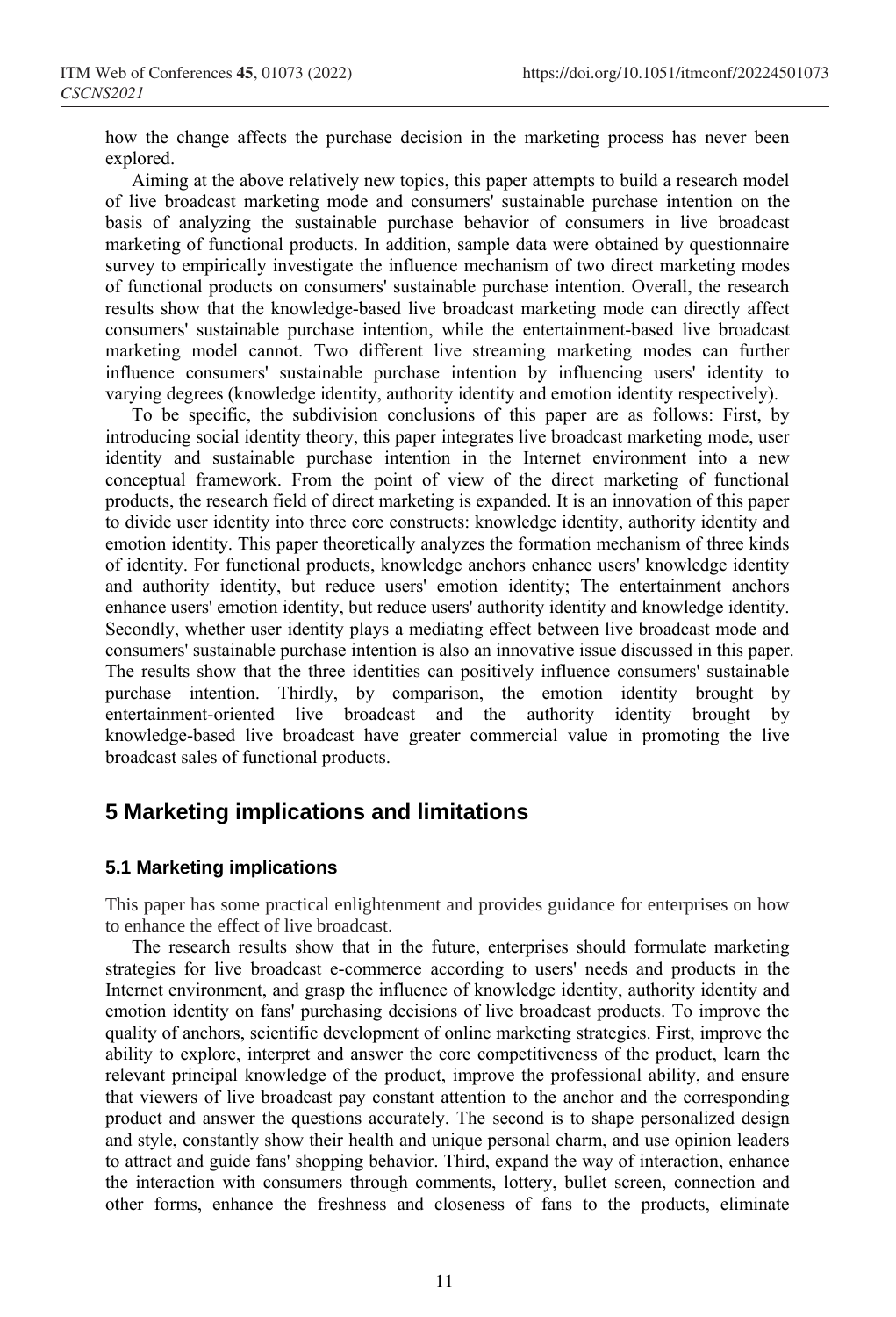strangeness and fear, and encourage consumers to buy the products recommended by anchors with sound credit.

In addition, in the Internet environment, but also in the post-epidemic era, retail and e-commerce enterprises can actively try to carry out online marketing in the form of live delivery. At the same time, attention should be paid to the key factors affecting consumers' decision making and purchase intention in the live broadcast products. Different live broadcast marketing KOLs should be selected according to the characteristics of different products, and the live broadcast modes favored by consumers should be selected or created to achieve higher economic benefits.

#### **5.2 Limitations and prospects**

The limitations of this study point to prospects for further research. One has to do with choice. In our experiment, live broadcast marketing mode was limited to two options. However, real-world choices will have greater complexity and more difficult task reality, which may lead to different decision-making processes, which may change the results of the research. In addition, this study is actually cross-sectional data, so it can only test the correlation, not strictly reveal the causal relationship. Future research could explore other research methods. Finally, we limited the category of products participating in the live broadcast to functional products. If the scope is derived from other products, the results will be uncertain, which is worth studying in the future. In addition, this study uses social identity theory to explain purchasing behavior. Is there any other theory to explain it? Are there other moderating variables? All these need to be further discussed in future studies.

## **Reference**

- 1. Zhong T . Analysis of development factors, Driving force and Growth sustainability of direct broadcast e-commerce [J]. *Commercial Economic Research*,**18** (2020):85-88
- 2. Zhou Y F, Zhang T, Chen S N. Social media communication and consumer sentiment: A Case study of Xicha [J]. *Business Economics and Management*, **04**(2018) No.318(04):72-82.
- 3. Zhang H, Dong Z., Wang H S. An empirical study on the influence of value co-creation on design attributes of fashion products [J]. *Journal of Management*  (2017) 014(009):1351-1361.
- 4. Tajfel H . Social Psychology of Intergroup Relations[J]. *Annual Review of Psychology*, 1982, 33(1):1-39.
- 5. Kristopher F,Ryan F,Saad A, et al.How online product reviews affect retail sales:a meta-analysis[J].*Journal of retailing*,**6**(2014):53-71.
- 6. Batra, Rajeev and Olli T. Ahtola (1990), "Measuring the Hedonic and Utilitarian Sources of Consumer Attitudes," *Marketing Letters*, **2** (2), 159–70.
- 7. Mano, Haim and Richard L. Oliver (1993), "Assessing the Dimensionality and Structure of the Consumption Experience: Evaluation, Feeling, and Satisfaction," *Journal of Consumer Research,* 20 (December), 451–66.
- 8. Hirschman, Elizabeth C. and Morris B. Holbrook (1982), "Hedonic Consumption: Emerging Concepts, Methods and Propositions," *Journal of Marketing*, **46** (Summer), 92–101.
- 9. Strahilevitz, Michal A. and John G. Myers (1998), "Donations to Charity as Purchase Incentives: How Well They Work May Depend on What You Are Trying to Sell," *Journal of Consumer Research*, **24** (March), 434–46.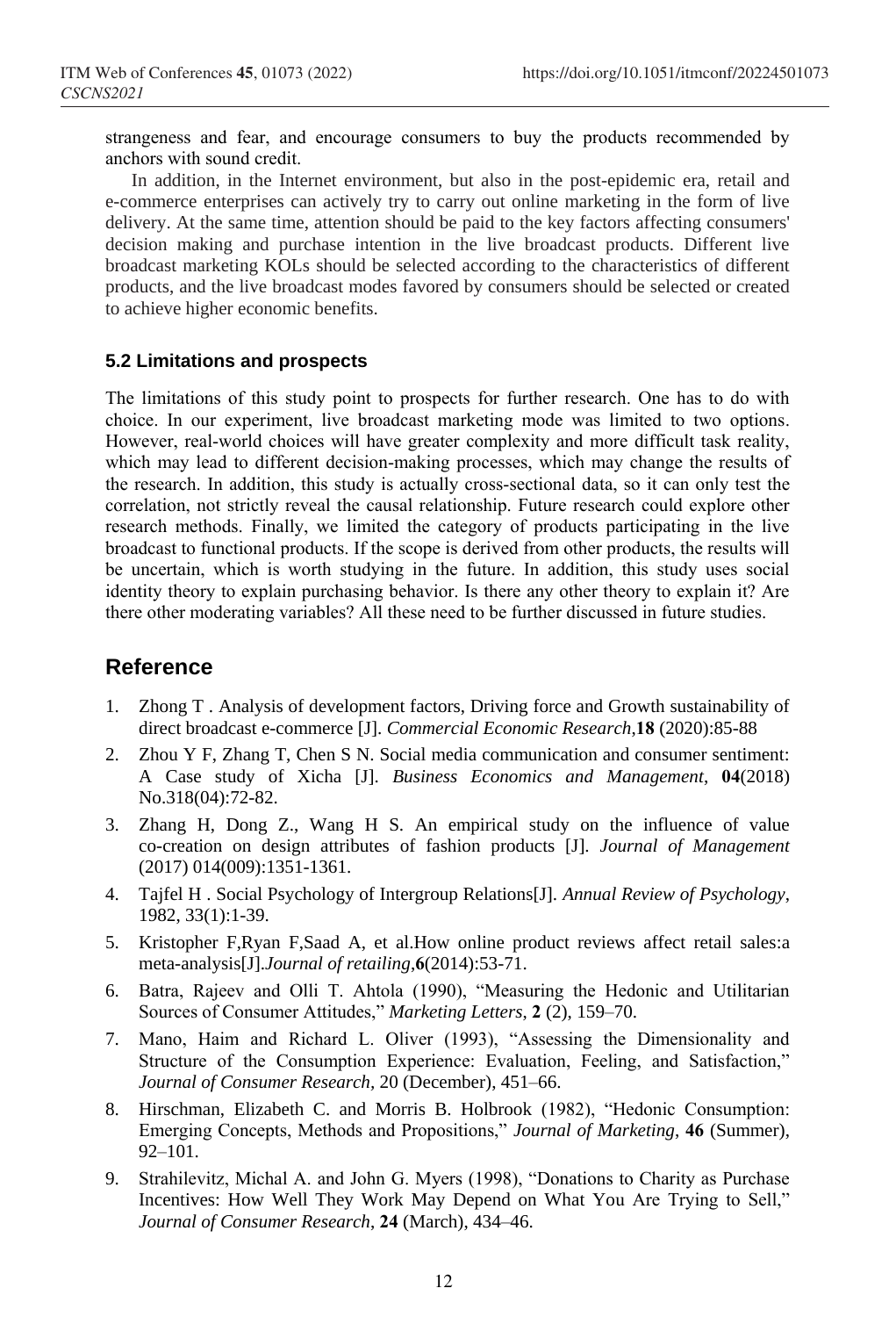- 10. Yao H S. Discussion on current Situation, Problems and Future development strategies of live Streaming e-commerce Industry [J]. *Modern Marketing (Information Edition)*,**05**(2020):63-65.
- 11. Wang X H, Nie KY, Chen R ". Interpretive Behavior "or" Interpretive response "? What kind of online reviews are more useful: The impact of online reviews on consumers' purchasing decisions based on explanatory types and boundary conditions [J]. *Nankai Management Review*,**4**(2017 ):27-37.
- 12. Fu X S. Research on Mobile Live Video from the Perspective of Communication and Sociology [J]. *Shandong Social Sciences*,**4**(2017):187-192.
- 13. Park J K , John D R . Capitalizing on brand personalities in advertising: The influence of implicit self-theories on ad appeal effectiveness[J]. *Journal of Consumer Psychology*,**3** (2012),22(3):424-432.
- 14. Aguirre-Rodriguez A , Bosnjak M , Sirgy M J . Moderators of the self-congruity effect on consumer decision-making: A meta-analysis[J]. *Journal of Business Research*, (2012),65(8):1179-1188.
- 15. Boer D, Fischer R , Strack M , et al. How shared preferences in music create bonds between people: values as the missing link.[J]. *Pers Soc Psychol Bull*, (2011) 37(9):1159-1171.
- 16. Wattanasuwan K . The self and symbolic consumption[J]. *Journal of American Academy of Business* Cambridge Mar, (2005)
- 17. Huang H H , Mitchell V W , Rosenaum-Elliott R . Are Consumer and Brand Personalities the Same?[J]. *Psychology & Marketing*, **29(5)**(2012),
- 18. Cai L Q. Emotional operation in visual consumption. Master thesis, Central China Normal University,2018.
- 19. Huang B H, Luo Y Q. Live broadcasting with goods and deep embedded marketing: The transformation of sales labor under the background of double circulation. *New Horizons*,1006-0138(2021)01-0105-08
- 20. Liu P S, Shi Y D. The influence mechanism of live broadcast with goods marketing model on Consumer purchase decision [J]. *Chinese Circulation Economy*,2020(10):38-47.
- 21. Huang M X, Liao J Y, Zhou N. The effect of community experience on brand loyalty [J]. *Nankai Management Review*,2015(3):151-160.
- 22. Amit M , Fried M N . Authority and Authority Relations in Mathematics Education: A View from an 8th Grade Classroom[J]. *Educational Studies in Mathematics*, 2005, 58(2):145-168.
- 23. Engle R A , Langer-Osuna J M , Royston M K D . Toward a Model of Influence in Persuasive Discussions: Negotiating Quality, Authority, Privilege, and Access Within a Student-Led Argument[J]. *Journal of the Learning Sciences*, 2014, 23(2):245-268.
- 24. Inglis M , Mejia-Ramos J P . The Effect of Authority on the Persuasiveness of Mathematical Arguments[J]. *Cognition & Instruction*, 2009, 27(1):25-50.
- 25. Lori A. Kurth,Charles W. Anderson,Annemarie Palincsar. The Case of Carla: Dilemmas of Helping All Students to Understand Science[J]. *Science Education,*May 2002,**86**(3):287 - 313.
- 26. Jennifer M. Langer-Osuna (2016) The Social Construction of Authority Among Peers and Its Implications for Collaborative Mathematics Problem Solving.*Mathematical Thinking and Learning,* 18:2, 107-124.